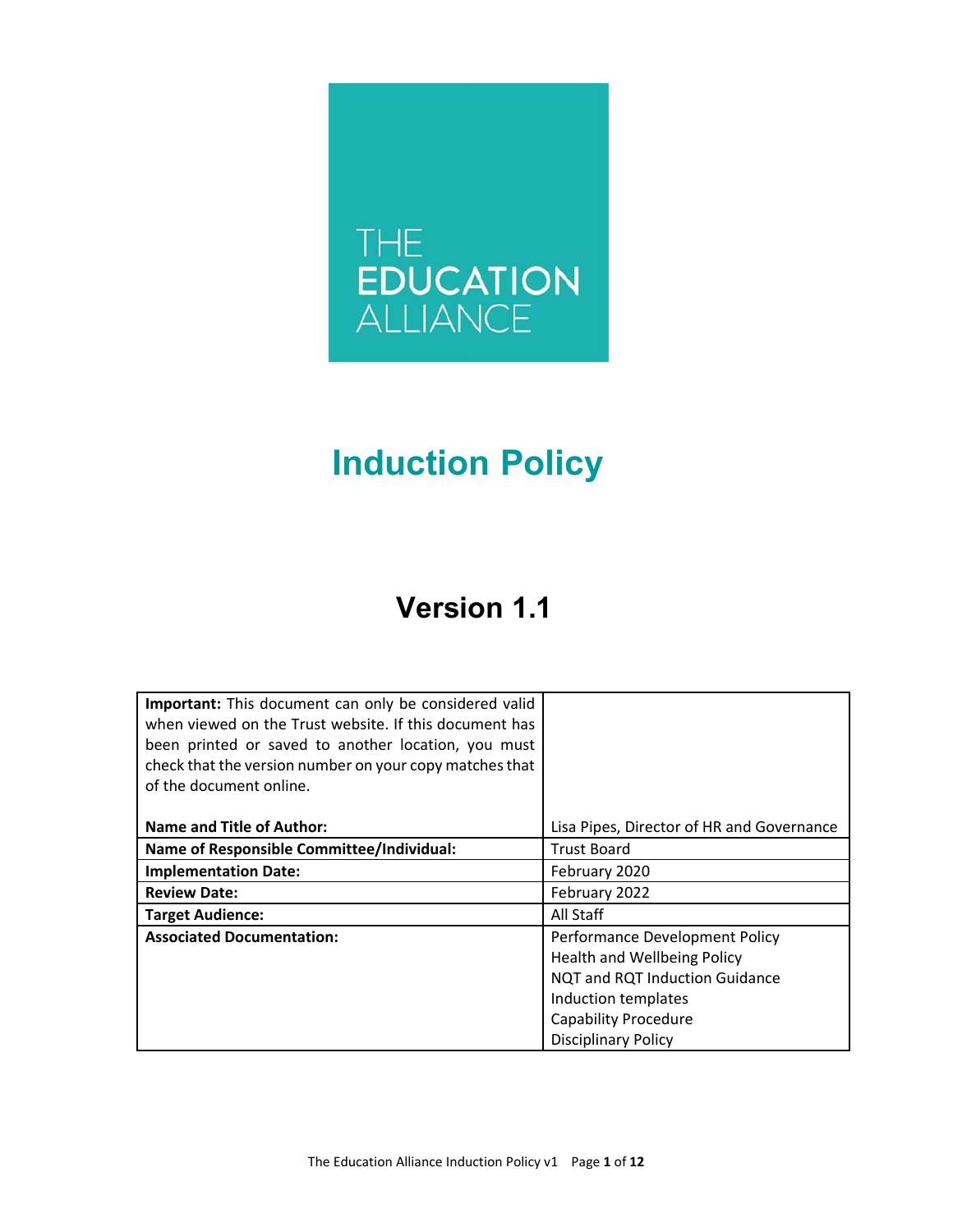#### **Contents**

|  | Page |
|--|------|
|  |      |

|    |                   | <b>Policy Statement</b>                                      | 3  |
|----|-------------------|--------------------------------------------------------------|----|
|    | 1.                | Purpose                                                      | 3  |
|    | 2.                | Scope                                                        | 3  |
|    | 3.                | Roles and Responsibilities                                   | 3  |
|    | 4.                | <b>Equality and Diversity</b>                                | 4  |
|    | 5.                | On-boarding                                                  | 4  |
|    | 6.                | Induction                                                    | 5  |
|    | 7.                | Concerns during the Induction Period                         | 6  |
|    | 8.                | Confirming the Successful Completion of the Induction Period | 7  |
|    | 9.                | Monitoring Compliance with and Effectiveness of this Policy  | 7  |
|    | 10.               | Review                                                       | 7  |
|    |                   |                                                              |    |
|    | <b>Appendices</b> |                                                              |    |
| 1. |                   | Information included in the induction programme              | 8  |
| 2. |                   | Induction meeting template for associate staff               | 10 |

3. NQT induction programme 12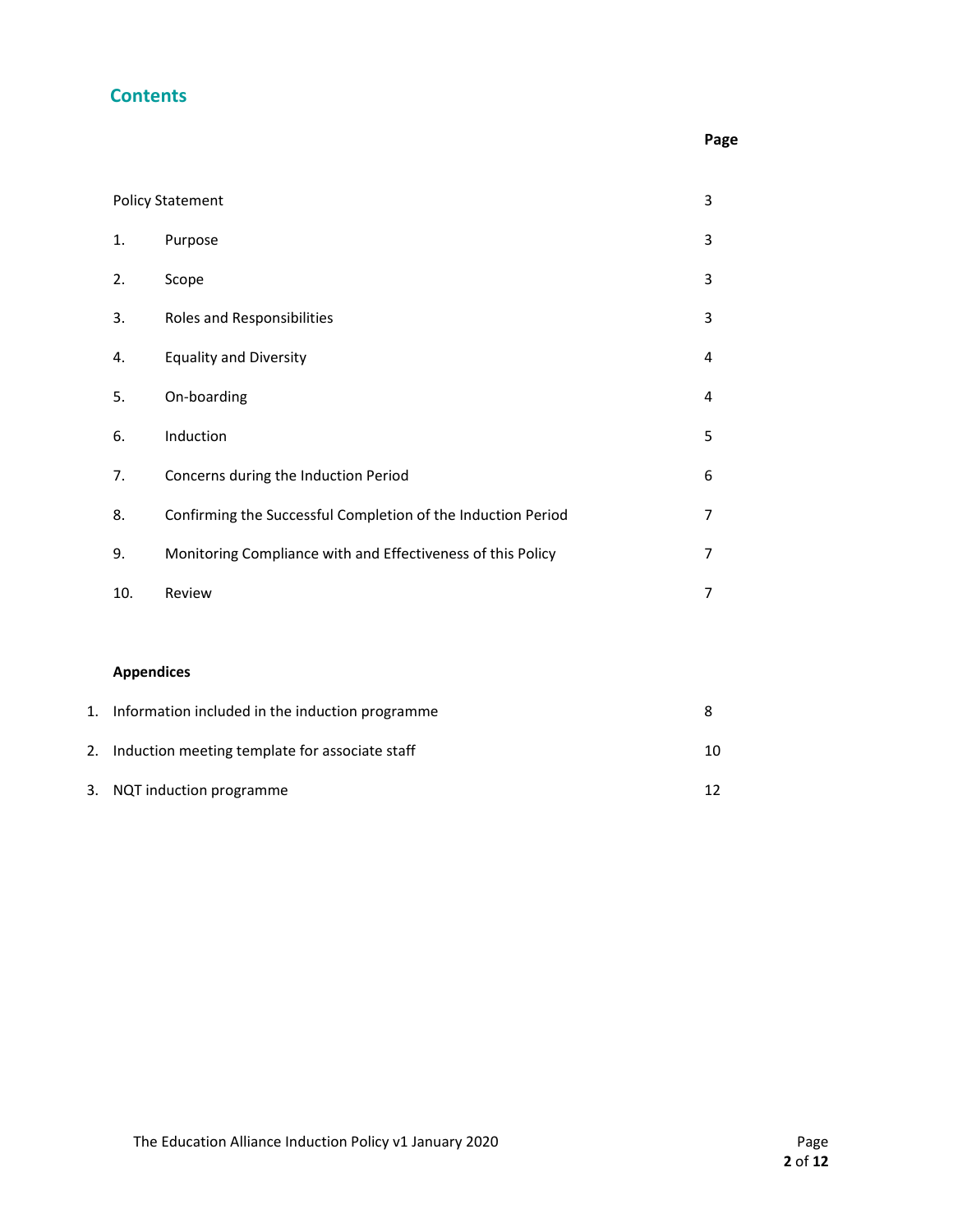#### **Policy Statement**

We are here to make great schools and happier, stronger communities so that people have better lives. We do this by:

- Always doing what is right
- Trusting in each other and standing shoulder to shoulder
- Doing what we know makes the difference

Doing what is right means always acting with integrity, in the interests of others and being honest, open and transparent.

The Education Alliance is committed to supporting staff from their offer of employment, helping to reassure new employees that they have made the right choice and enabling them to connect with the organisation, its culture and ethos, and the people they will be working with in the future.

New employees are supported through on‐boarding, induction and orientation, enabling them to settle in, succeed and achieve in their new roles quickly and confidently.

#### **1. Purpose**

This policy replaces the Probationary Policy, and its purpose is to outline the way in which the trust combines a range of approaches to support new employees in developing their knowledge and understanding of the organisation, the team and the department they work in, assisting them to flourish quickly, experiencing the culture and ethos of the organisation in their interactions before their first day and throughout their induction period, which normally lasts for six months.

#### **2. Scope**

This policy applies to all new employees.

#### **3. Roles and Responsibilities**

The **Trust Board and the CEO**  are responsible for approving this policy and **Local Governing Bodies**  are responsible for overseeing the implementation of this policy in their schools.

The **Heads of School** are responsible for ensuring that staff are treated fairly and consistently in the application of this policy.

The **Human Resources Department** will provide advice, guidance and support in the implementation of this policy, acting as a point of contact for managers and staff. The Human Resources Department will ensure that this policy is implemented fairly and consistently. The Human Resources Department will ensure that preemployment communications to new recruits are welcoming, engaging, useful and effective.

The Education Alliance Induction Policy v1 January 2020 Page Staff with **managerial responsibilities** must operate within this policy in a fair, consistent and caring way; ensuring they live the ethical leadership qualities in their day-to-day activities. It is a manager's responsibility to manage the induction period sensitively, clearly, objectively, fairly and supportively, seeking advice and guidance as and when required. Managers must ensure that employees understand their role, responsibilities and the expectations of their school and the trust, and that they are supported and encouraged to flourish and succeed.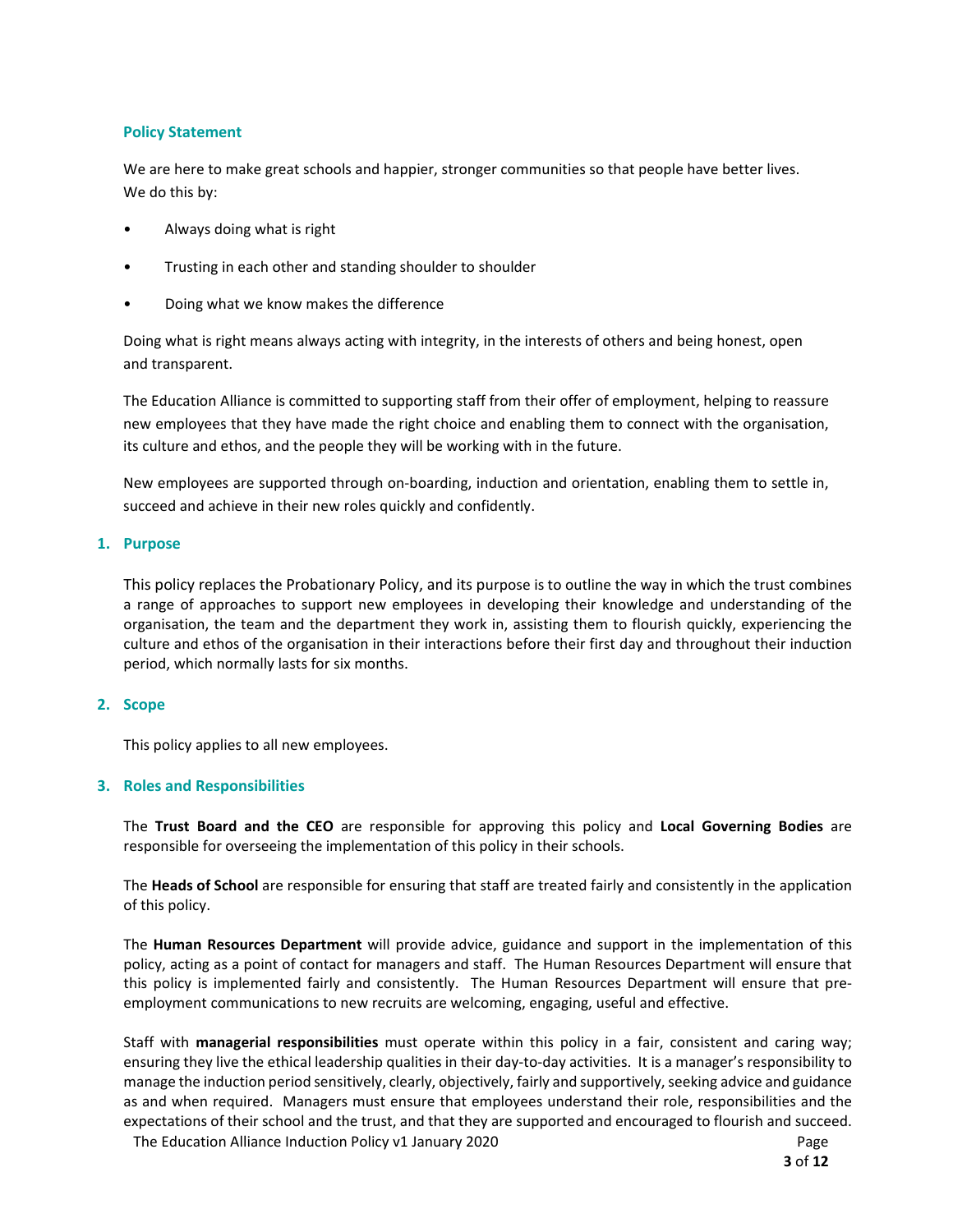The majority of new staff are able to add value and impact quickly. Where staff experience difficulties and/or challenges in their induction period, managers are encouraged to address any concerns regarding performance at the earliest opportunity. Managers should seek to support the employee to achieve the required level of performance through the provision of clear guidance, access to appropriate learning and development opportunities, regular feedback, monitoring and review. Managers are encouraged to seek advice from the Human Resources Department at the earliest opportunity should they have any concerns regarding the employee's performance.

**Employees** are expected to behave in a professional manner at work in line with the values of the trust and the Expectations and Code of Conduct. Employees should fully engage in the induction process, ensuring they seek regular feedback, access the learning development opportunities available to them and ask for additional support, clarification and guidance as and when they require it.

#### **4. Equality and Diversity**

The Education Alliance is committed to:

- Promoting equality and diversity in its policies, procedures and guidelines
- Delivering high quality teaching and services that meet the diverse needs of its student population and its workforce, ensuring that no individual or group is disadvantaged

Additional support must be considered where required for new starters with protected characteristics, and reasonable adjustments or adaptations may be made. If an employee has a protected characteristic which potentially requires adjustments or adaptations to be made, their line manager must contact the Human Resources Department for advice and support at the earliest opportunity, and the Human Resources Department may seek additional support from the Occupational Health Department.

#### **5. On‐boarding**

On‐boarding begins when an offer of employment is made. It allows the organisation to connect with the individual, providing them with key information prior to their start date, helping them to develop their understanding of the organisation, its purpose, culture, ethos, values and beliefs. It supports socialisation, trust and relationships to form, and in having a good understanding of the organisation, new employees are more able to make a positive impact earlier in their induction, making decisions and behaving in ways which align with the organisation's values.

Information shared includes the organisation's strategic plan, its leadership intent, its key performance measures and performance data, benefits, policies, structures and people. Information shared with new recruits before they commence should include:

- Pay and benefits information
- Joining instructions
- Car parking information
- New starter forms and clearances
- Conditions of employment
- Information about the area for people relocating
- Strategic cultural information, providing an insight into how we operate and behave

NQTs receive the following information prior to commencing:

- Departmental staff list, detailing responsibilities (including associate staff and their roles and responsibilities)
- Curriculum policies and schemes of work, including the Behaviour Policy and the Safeguarding Policy

The Education Alliance Induction Policy v1 January 2020 Page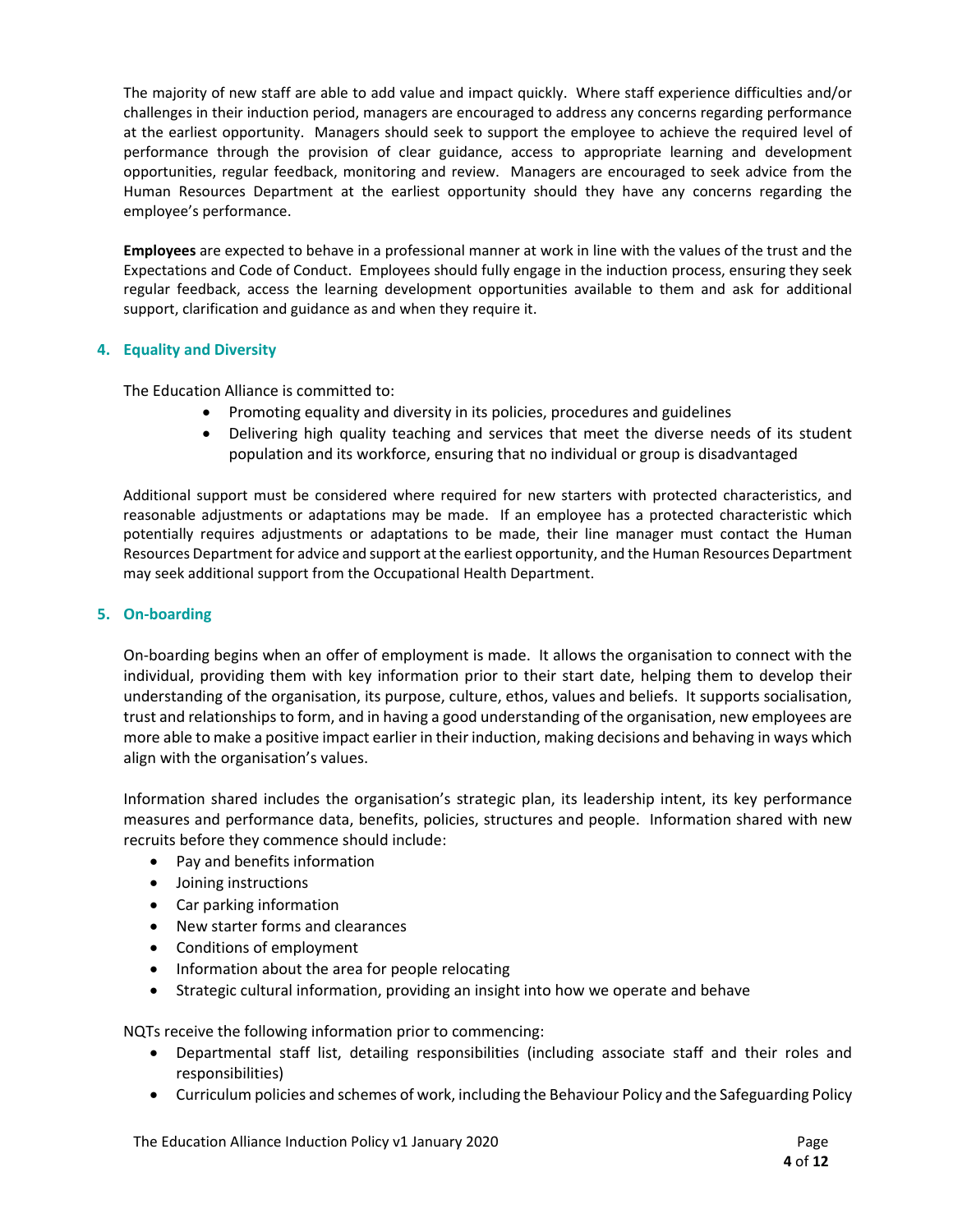- Assessment and marking policies, including any specific information regarding the students they will teach (timetable permitting)
- Core text to support the Teachers' Standards

#### **6. Induction**

A well‐designed, well‐delivered induction programme results in a positive first experience of an organisation. This means that employees integrate into their team, becoming productive quickly, thus working to their highest potential. Managers must invest time in inducting their new employees, as poor starts can result in negative experiences for new employees; additional costs in recruiting to replace; lower morale and pressure for remaining staff; and damage to the employer brand. The induction process within the trust is structured, clear and specific. It includes supervisory support and guidance alongside access to appropriate learning and development, information sharing, and opportunities to develop their knowledge and understanding of their team, their department and their school/the trust. Information shared with new employees includes:

- Organisational information (e.g. structure, culture, ethos)
- Systems and procedures (e.g. online learning platform, data systems)
- Reporting mechanisms
- Absence processes
- Strategic plan
- Departmental information
- Job specific information
- Health and safety and statutory and mandatory training
- Corporate induction

The induction period is an important part of an employee's career and should be viewed as an opportunity to help new starters settle in and operate safely and effectively. It provides managers and staff with regular opportunities to celebrate and acknowledge progress, achievements and developing knowledge and understanding. Managers support new starters through any early challenges that may arise, enabling a full induction to take place and any training needs to be established and met. We pride ourselves on having strong organisational values and expectations and how we enable new colleagues to understand and meet these will be evident in the long‐term retention of staff.

NQTs meet with the Early Career Development Lead prior to commencing, to discuss their ITT experience, including strengths and areas for further development, along with possible subject knowledge enhancement opportunities. NQTs have an induction day, which covers procedures such as registration, fire drills, breaktime and lunchtime, assemblies, IT access and resources and communication systems.

As part of the induction process, line managers must discuss the role and responsibilities and their expectations of the employee, and they will arrange to meet at least once a month for the first six months of a new starter's employment in that role to review their performance against the role requirements, duties, responsibilities and expectations.

 The line manager must review, with their new employee, the progress the new employee makes against the expectations, taking the opportunity to inform the employee of any gaps in performance in a meaningful, sensitive, clear way. It is important that specific actions are agreed and implemented and that their intended impact is understood by both the employee and their line manager, ensuring they help the employee to address any areas requiring additional focus. Line managers should seek opportunities throughout the induction period and beyond to check levels of understanding, celebrate success, progress and achievements and seek to remove or address any blockers new starters are experiencing, or assist them in overcoming challenges they may face.

All new employees need help and support as they settle into a new job. The line manager is responsible for ensuring that the employee is supported throughout their induction period and that agreed learning and

The Education Alliance Induction Policy v1 January 2020 Page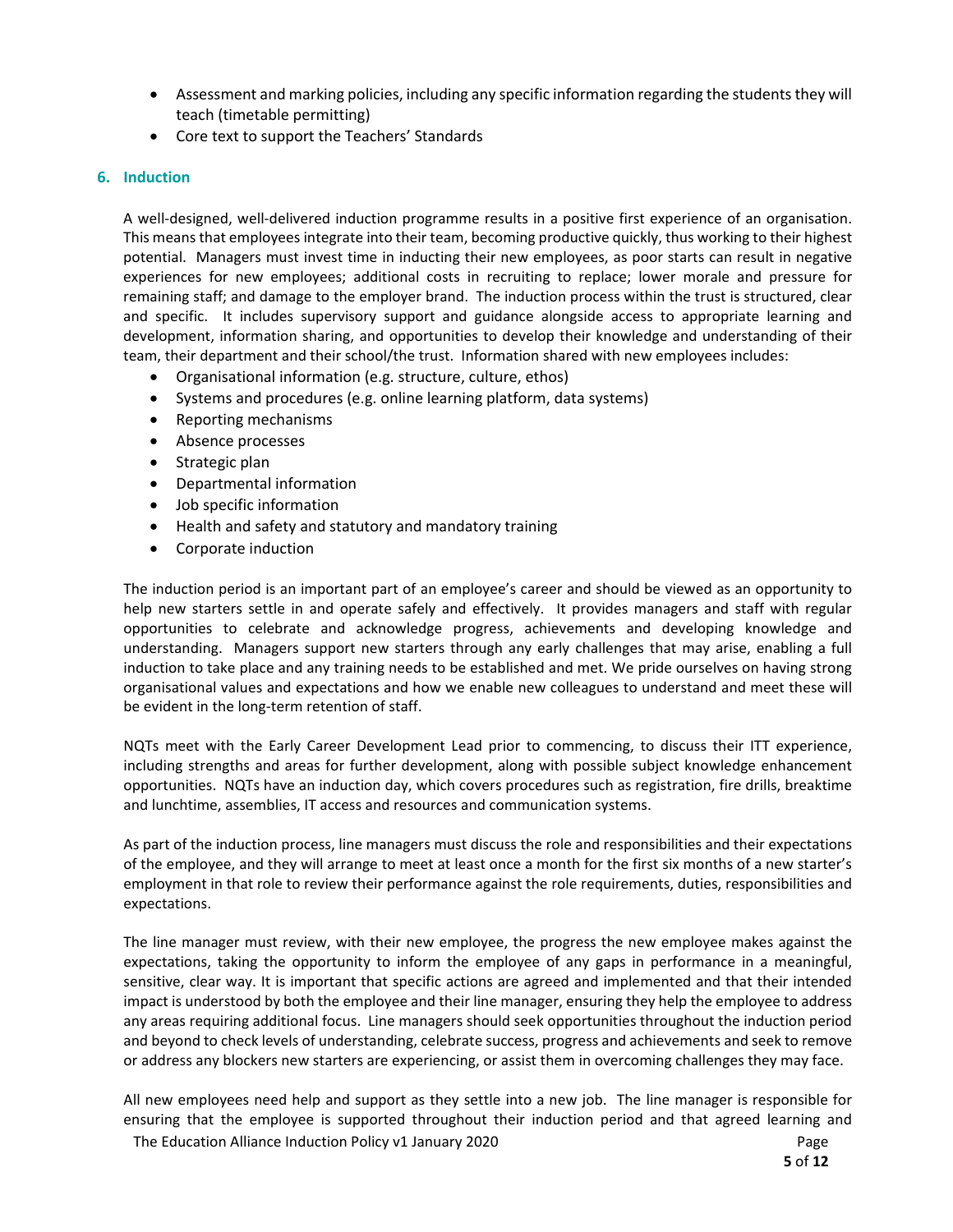development needs are met as soon as possible. The line manager is also responsible for ensuring the employee is:

- aware of key trust policies and procedures
- introduced to all members of their team and key contacts
- familiar with the site, facilities and the safety aspects of their role
- aware of their child protection and safeguarding responsibilities
- aware of the expectations regarding their role
- has regular opportunities to raise concerns or questions regarding the role

New starters will be offered a buddy or mentor wherever possible, and early careers teachers have a detailed induction period, which includes regular meetings with their mentor, training and development sessions.

A prolonged period of absence may affect the length of the induction period, as it may be necessary to extend the induction period.

NQTs have a structured induction period, which is detailed in appendix 3.

#### **7. Concerns during the Induction Period**

Although regular review dates will be set with a final review towards the end of the induction period, it is important that any concerns are brought to the attention of the employee when they arise to provide the employee with the opportunity to address those concerns. If a line manager has concerns about a new employee's performance, they should arrange to meet with the employee and clearly and sensitively express those concerns in an objective, constructive way. The meeting must be held in private and the line manager must make notes of the meeting. Key concerns and any actions or objectives agreed as a result of the meeting must be detailed in writing to the individual with appropriate timescales. It is advisable that the manager speaks to the HR Department about those concerns at the earliest opportunity. If the member of staff is a member of a trade union, they should be encouraged to seek union support.

 Equally, if the employee has any concerns regarding the role, or the organisation, that would benefit from being addressed as part of the induction period, it is important that these are brought to the discussion as early as possible so that the issues can also be addressed quickly and effectively.

NQTs who are identified as experiencing difficulties will be supported towards improvement by:

- Meeting with the Early Career Development Lead or a professional mentor who will provide supportive opportunities for the NQT
- The school will notify the appropriate body of any initial concerns
- A buddy role or an additional mentor can be allocated as an addition to existing provision
- Paired or triad observations will take place to allow NQTs to observe a skilled practitioner teach or observe the same class and unpick the scope of the Standard(s)
- Co-planning and teaching with an experienced colleague at the same or another school. A link with a Key Practitioner/LLE/SLE who could observe, be observed by, or team teach with the NQT
- A focused visit and advice from an adviser from the appropriate body

An extension to the induction period may be considered in cases where six months may not be sufficient for the employee to confidently meet the requirements of the role, or where school holidays significantly reduce the working time available for the employee to be fully inducted. Consideration should be given to the prior knowledge and experience of the employee, and the extent of organisational learning required. An extension should be considered on a case-by-case basis, in agreement with the employee. The line manager must also discuss this with the Human Resources Department.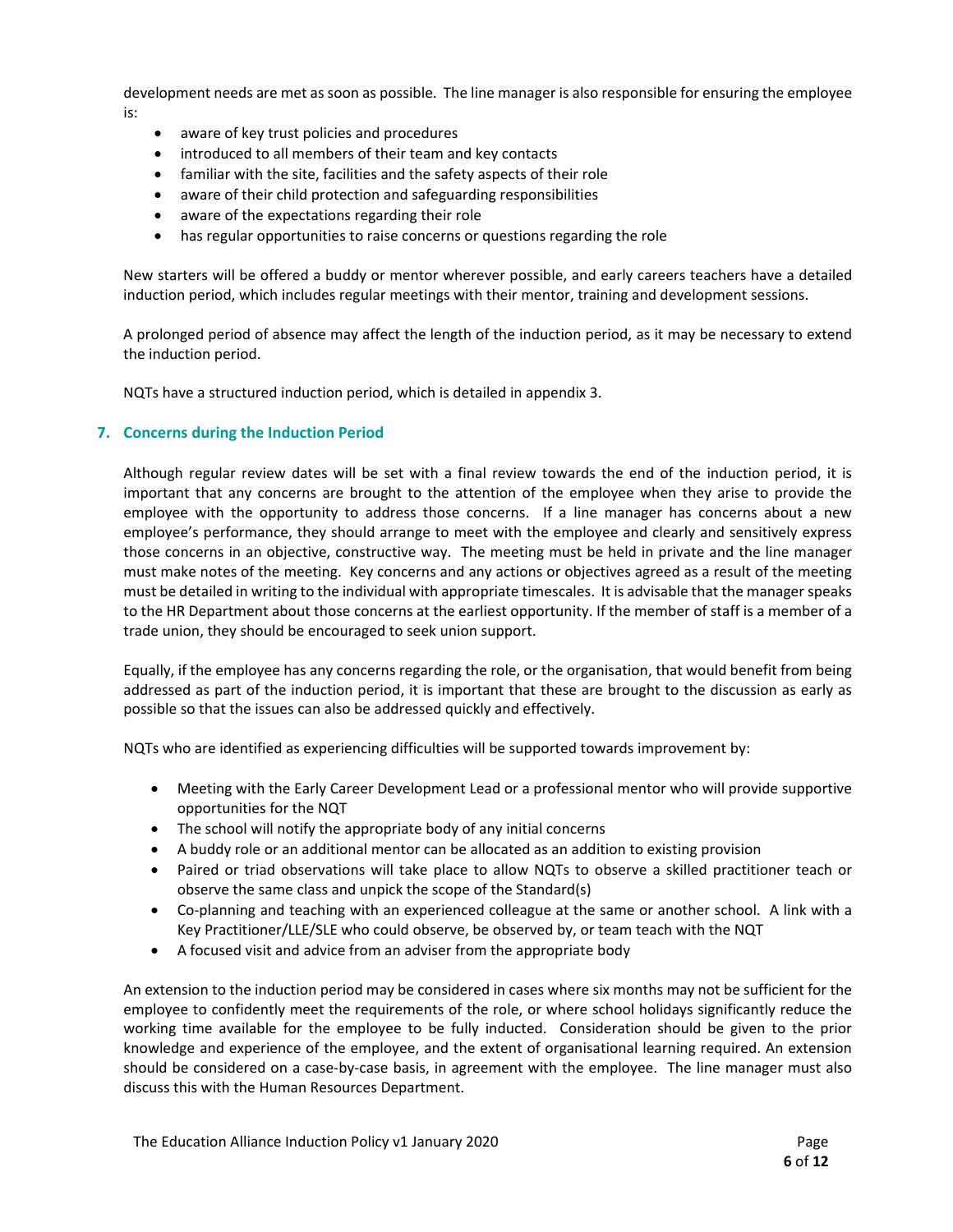If there are concerns that a new employee has not been honest about their previous experience, qualifications, criminal or health record or professional membership they could be dismissed for breach of contract. In such circumstances, the line manager must contact the Human Resources Department for advice at the earliest opportunity.

#### **8. Confirming the Successful Completion of the Induction Period**

It is important that the employee and their line manager regularly discuss, monitor and evaluate the progress they make and their increased impact, alongside their increasing levels of confidence, their developing relationships at work and any challenges or obstacles they experience. Line managers are expected to confirm the successful completion of the induction period with the new employee. The completion of the induction period is an opportunity to reflect and consider the progress the new starter has made and the impact they have had. It is an opportunity to celebrate their successes and look at how they can continue to learn and develop within their role. Managers should notify the Human Resources Department when their final review has been undertaken, and HR will draft a letter, which will be issued to the employee to confirm successful completion of the induction period. The line manager must also ensure all completed documentation is submitted to the Human Resources Department.

If a NQT is due to leave their employment before completing their induction period, the school will complete an interim assessment form before they leave. A copy will be provided to the NQT and will be retained by the school. There are occasions where a NQT may have their induction period extended. For example, if a NQT is absent from work due to ill health for 30 school days or more, they may have their induction period extended by the aggregate total days absent. It is for the relevant Appropriate Body to decide whether the NQT's induction period can be extended, and then only after its completion. The Appropriate Body will determine the length of the extension and the recommendation at the end of it.

#### **9. Monitoring Compliance with and Effectiveness of this Policy**

The Human Resources Department will monitor compliance and effectiveness of this policy.

#### **10. Review**

This Policy will be reviewed within 12 months of the date of implementation with trade union representatives via the joint consultative committee.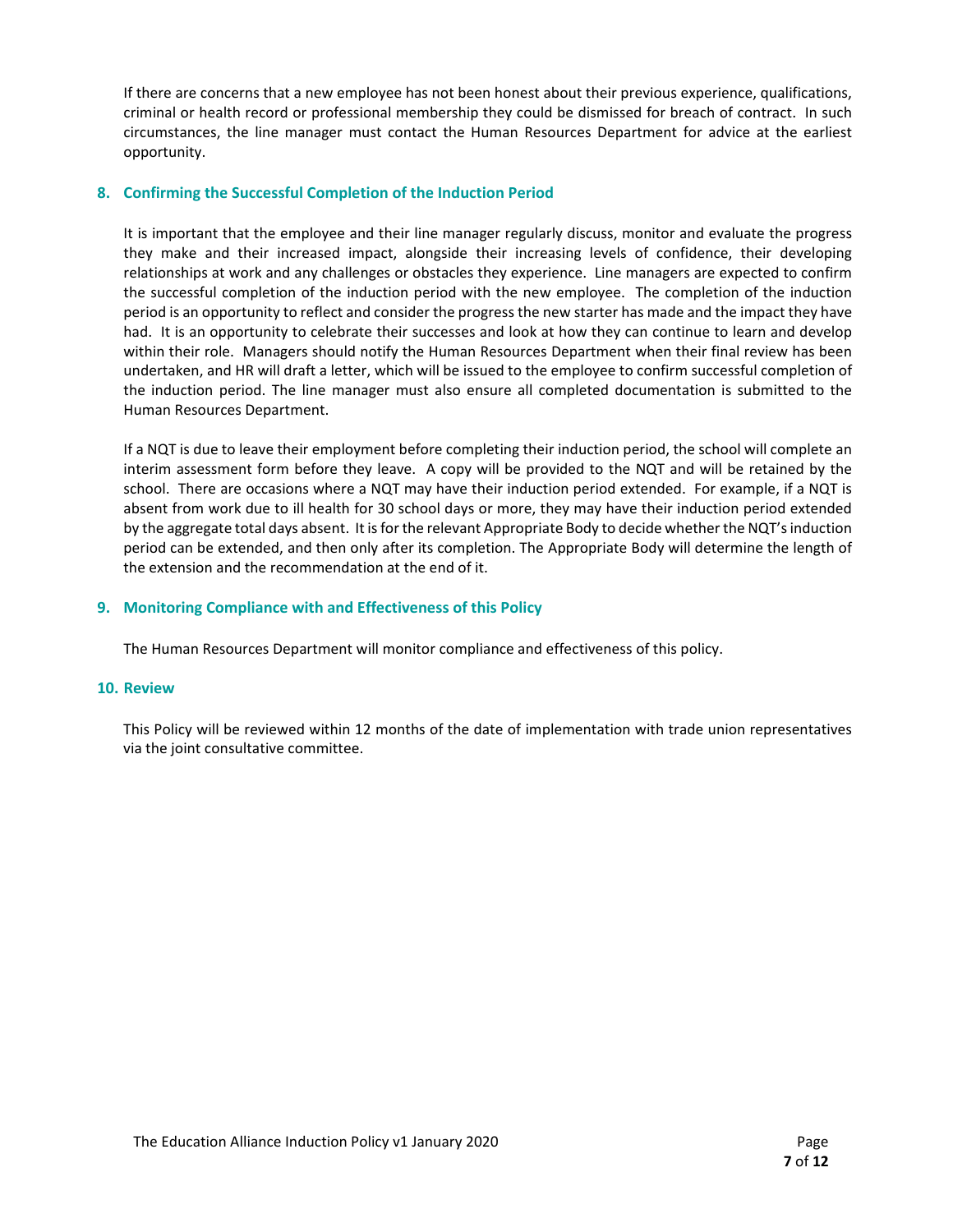#### **Information included in induction programmes**

| <b>Pre-Employment</b>                          | <b>Health and Safety and Compliance</b>        |  |
|------------------------------------------------|------------------------------------------------|--|
| Joining instructions                           | <b>GDPR</b>                                    |  |
| Clearances                                     | Emergency exits and fire safety                |  |
| New starter forms                              | <b>Evacuation procedures</b>                   |  |
| Pay and Benefits                               | <b>First aid facilities</b>                    |  |
| Contract and terms and conditions              | Health and safety policy                       |  |
| Information regarding the organisation,        | Relevant risk assessments                      |  |
| department/team                                | Accident and near miss reporting               |  |
|                                                | Protective clothing/equipment                  |  |
|                                                | Specific hazards                               |  |
|                                                | Relevant policies (e.g. Substance, alcohol and |  |
|                                                | smoking)                                       |  |
|                                                | Confidentiality                                |  |
|                                                | Statutory and mandatory training               |  |
| <b>Facilities and IT</b>                       | Organisation                                   |  |
| Site map - canteen/first aid/post              | Background and history                         |  |
| Building opening/shutting times and procedures | Organisation chart/structure                   |  |
| Booking arrangements (e.g. meetings and        | Departmental structure                         |  |
| refreshments)                                  | Strategic plan                                 |  |
| Guided tour of the site                        | Departmental goals                             |  |
| Information regarding procedures               | KPIs and reporting mechanisms                  |  |
| Telephone and IT information                   | <b>Quality systems</b>                         |  |
| Security pass/lanyard                          | Child Protection and Safeguarding information  |  |
| Car park rules/pass                            | Templates                                      |  |
| Remote/flexible working arrangements           |                                                |  |
| <b>Culture and Values</b>                      | <b>Pay and Benefits</b>                        |  |
| Purpose                                        | Pay method, date and potential to progress     |  |
| Ethical leadership framework                   | Pay awards                                     |  |
| Workload charter                               | Pension schemes                                |  |
| <b>Employer brand</b>                          | EAP                                            |  |
| Values                                         | Discount schemes                               |  |
|                                                | Expense and mileage claims                     |  |
|                                                | <b>Gifts and Hospitality Policy</b>            |  |
|                                                | <b>Declarations of Interest Policy</b>         |  |
|                                                | Working time                                   |  |
|                                                | Leave policies (e.g. special leave/health)     |  |
|                                                | Holidays                                       |  |
|                                                | <b>Equality and Diversity Policy</b>           |  |
|                                                | Wellbeing policies/resources                   |  |
|                                                | Internet/intranet/social media guidance        |  |
|                                                | ICT Acceptable Use Policy                      |  |
|                                                | Performance Development Policy                 |  |
|                                                | Discipline Policy                              |  |
|                                                | Grievance and Whistleblowing Procedures        |  |
| <b>Role Specific Information</b>               | <b>Learning and Development</b>                |  |
| Job description/person specification           | How to request and book training               |  |
| Key contacts                                   | Access to research materials                   |  |
| Welcome to the team and how it operates        | <b>CPD</b>                                     |  |

The Education Alliance Induction Policy v1 January 2020 **1999 12:33 Page**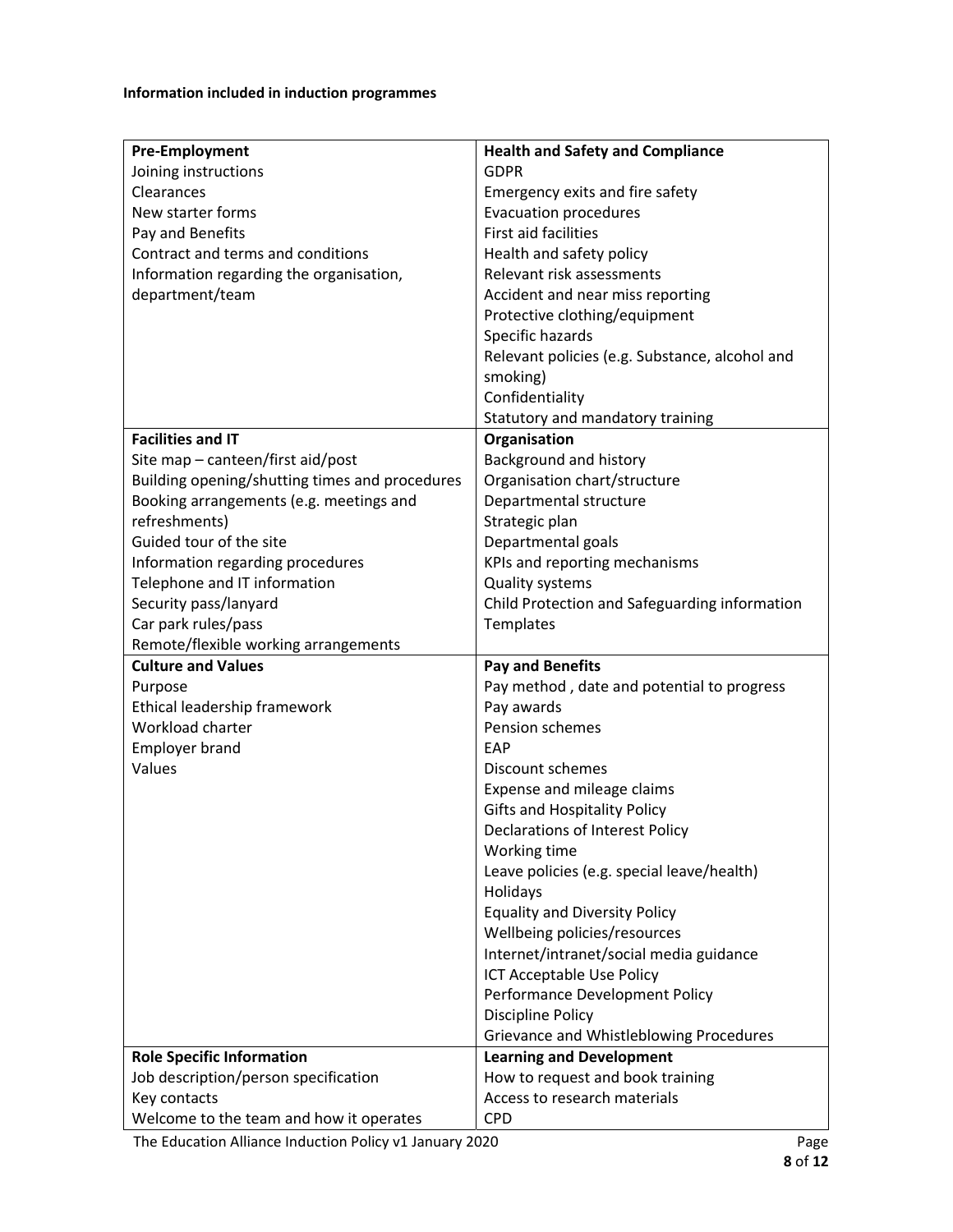| Meeting schedules                                  | Career pathways |
|----------------------------------------------------|-----------------|
| Alignment of the organisation, department, team    |                 |
| and individual – goals, strategies and operational |                 |
| day-to-day expectations                            |                 |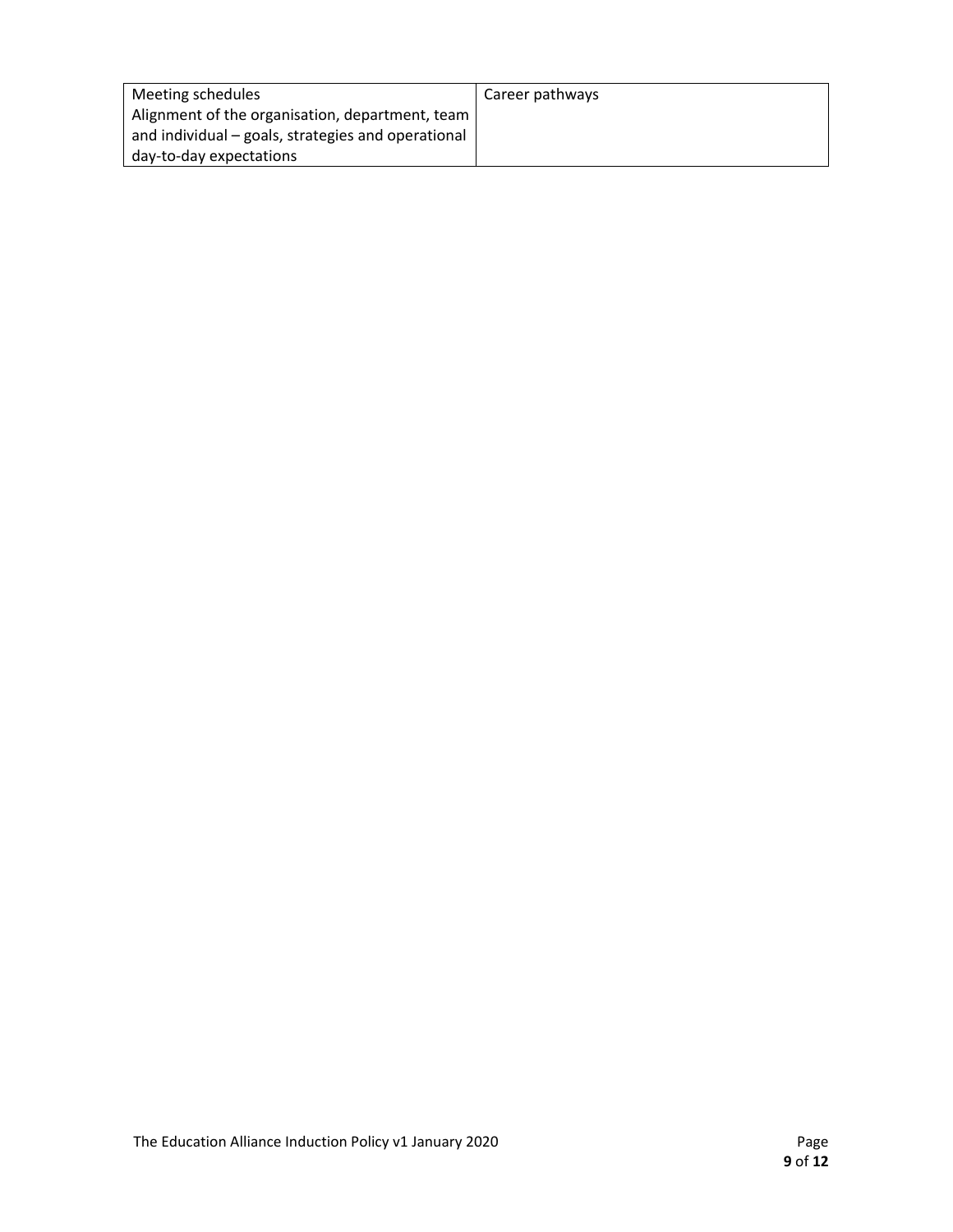### **Induction Meeting Template – Associate Staff**

| Name of Employee     |  |
|----------------------|--|
| Job Title            |  |
| Name of Line Manager |  |

Please comment on the performance and progress the above employee has achieved in the following areas. You should refer to the job description and person specification for the job.

Learning and development needs

Key achievements, learning and activities to date.

What does good look like in this role (refer to the job description and person specification)?

Are there any blockers that need to be addressed, or any resources needed to enable the employee to achieve their goals?

……………………………………………………………………………………………………………………………………………………………………….

……………………………………………………………………………………………………………………………………………………………………… ……………………………………………………………………………………………………………………………………………………………………… ……………………………………………………………………………………………………………………………………………………………………….

The Education Alliance Induction Policy v1 January 2020 Page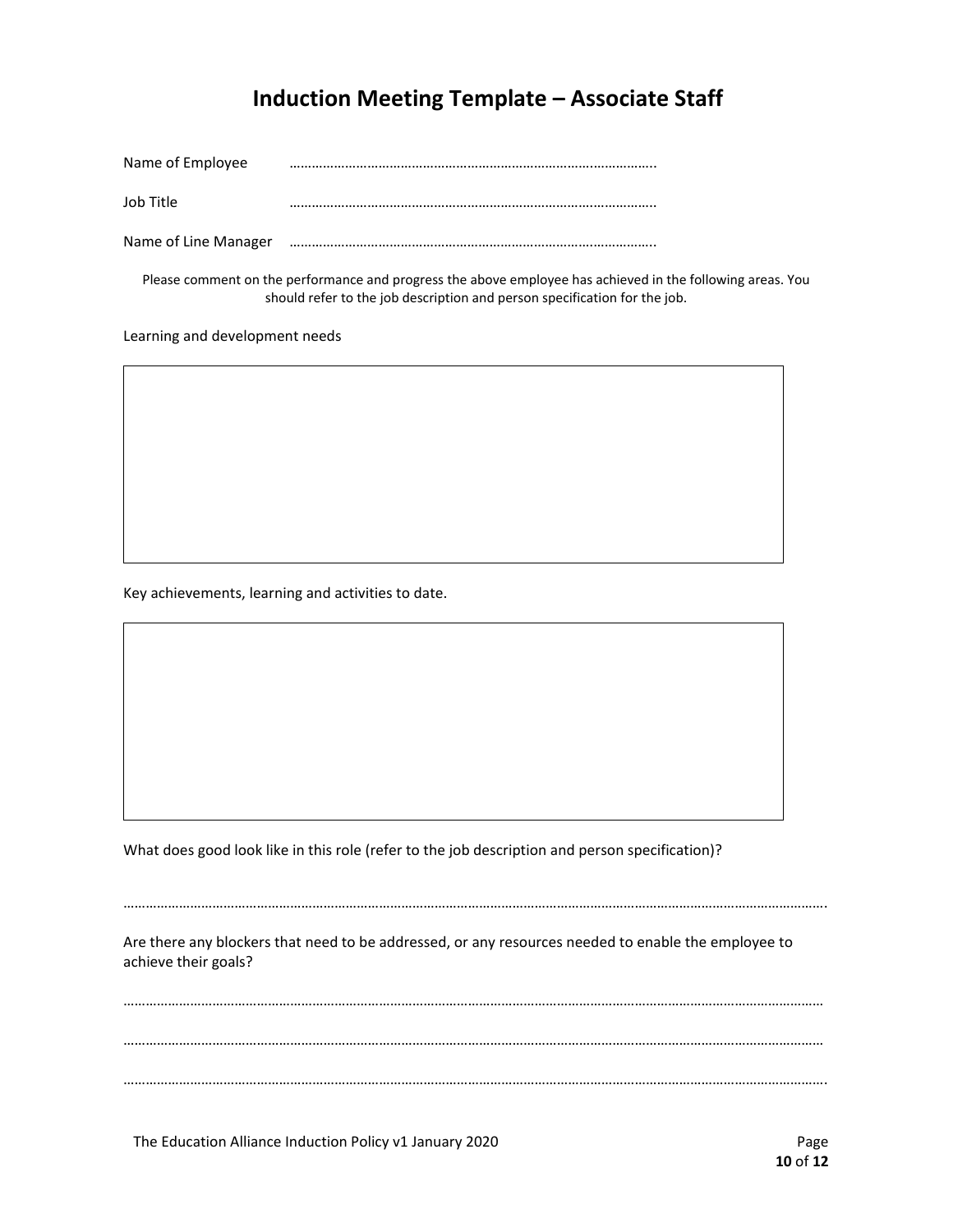Any Other Comments (Manager) (including training and development requirements)

#### Comments (Employee)

| Line Manager's Signature |  | Date |
|--------------------------|--|------|
| Employee's Signature     |  | Date |